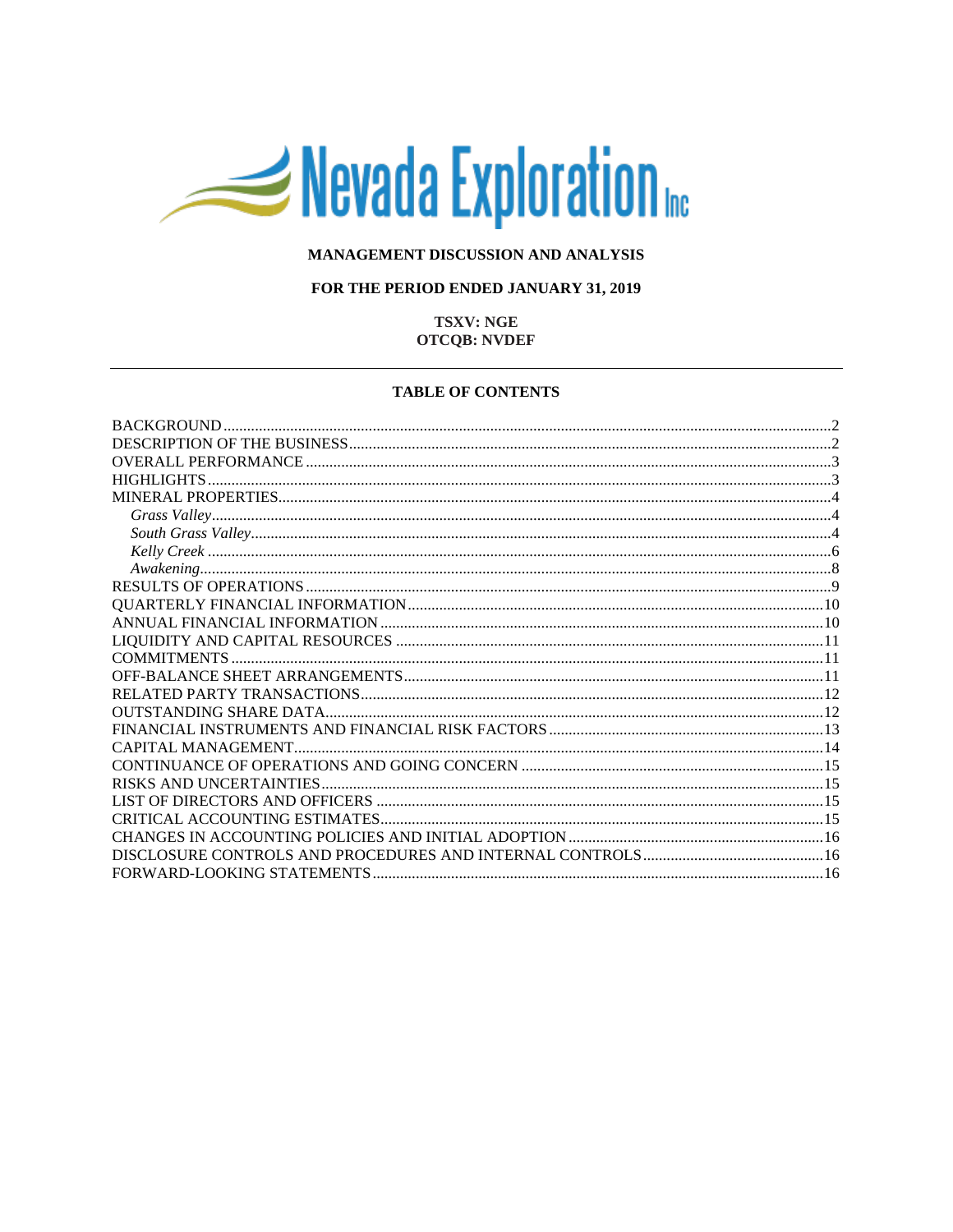## **BACKGROUND**

<span id="page-1-0"></span>The following Management Discussion and Analysis ("MD&A") prepared as of March 28, 2019 should be read in conjunction with the condensed consolidated interim financial statements for the period ended January 31, 2019, and the related notes thereto. Those condensed consolidated interim financial statements have been prepared in accordance with International Financial Reporting Standards ("IFRS"). All dollar amounts included therein and in the following MD&A are expressed in Canadian dollars except where noted.

The reader should also refer to the annual audited financial statements and the MD&A for the year ended April 30, 2018. Statements in this report that are not historical facts are forward-looking statements involving known and unknown risks and uncertainties, which could cause actual results to vary considerably from these statements. Readers are cautioned not to put undue reliance on forward-looking statements.

<span id="page-1-1"></span>Additional information related to Nevada Exploration Inc. (the "Company" or "NGE") is available for view on SEDAR at [www.sedar.com.](http://www.sedar.com/)

# **DESCRIPTION OF THE BUSINESS**

Nevada Exploration Inc. is a publicly traded junior mineral exploration company whose shares are traded on the TSX Venture Exchange ("TSX-V") and on the OTCQB marketplace ("OTCQB"). The Company is engaged in gold exploration focused in Nevada, USA. The Company and its wholly owned subsidiary Pediment Gold LLC are referred to herein collectively as "the Company", "NGE", "our", or "we".

Nevada's total gold production to date exceeds 225 million ounces, and its current annual production is approximately 5 million ounces, about the same as that of Canada. Less than half of Nevada's bedrock is exposed in its mountain ranges, and the 225 million ounces of production to date clusters near these exposed bedrock areas. The bedrock and geology beneath the cover in Nevada's valley basins is no different than that exposed in its ranges, and so is deemed to be as prospective. However, these covered areas have seen limited systematic exploration to date because conventional regional-scale geochemical sampling programs are ill-suited to looking under cover. Furthermore, the high cost of conventional drilling has precluded the wide-spread use of drilling as a follow-up prospecting tool to evaluate meaningful numbers of targets from regional-scale exploration. The result is that half of Nevada, the world's highest gold producing jurisdiction by area, remains underexplored.

NGE's team has spent the last decade to integrate the use of hydrogeochemistry (groundwater chemistry) with conventional exploration tools to develop a Nevada-specific regional-scale geochemical exploration program to evaluate Nevada's basins. With innovative technology, NGE has completed the world's largest groundwater sampling program for gold exploration, collecting approximately 6,000 samples, to evaluate Nevada's covered basins for new gold exploration targets. To advance follow-up targets, NGE has developed a truck-mounted small-diameter RC drill rig, tailored specifically to collecting low-cost groundwater samples (analogous to RAB drilling in other parts of the world), which the Company calls its Scorpion drill rig.

By integrating hydrogeochemistry and early-stage low-cost drilling with proven exploration methods, NGE is generating and advancing a portfolio of gold exploration projects. NGE and its exploration partners have now drilled more than 18,000 metres on targets defined by its integrated exploration program, and at several projects have discovered new large hydrothermal systems, with spatial extents covering several square kilometres, defined by system-appropriate alteration in bedrock over significant drill intervals (>30 metres) containing widespread low-level gold (10-100 ppb) and associated trace-element geochemistry consistent with the geologic and geochemical footprints of Nevada's large gold deposits. These are the types of footprints that have yielded multi-million-ounce gold deposits in Nevada, and with these results NGE has demonstrated the validity of its integrated exploration program to discover and advance new high-quality gold targets in otherwise blind settings.

By overcoming the challenges and radically reducing the costs of exploring in Nevada's covered basins, NGE is taking meaningful steps to open up this important new space for district-scale exploration. NGE's business model is to create shareholder value by leveraging its properties and technology through generative exploration, joint ventures, and other exploration partnerships with the specific goal of discovering large new Carlin-type gold deposits (CTGDs).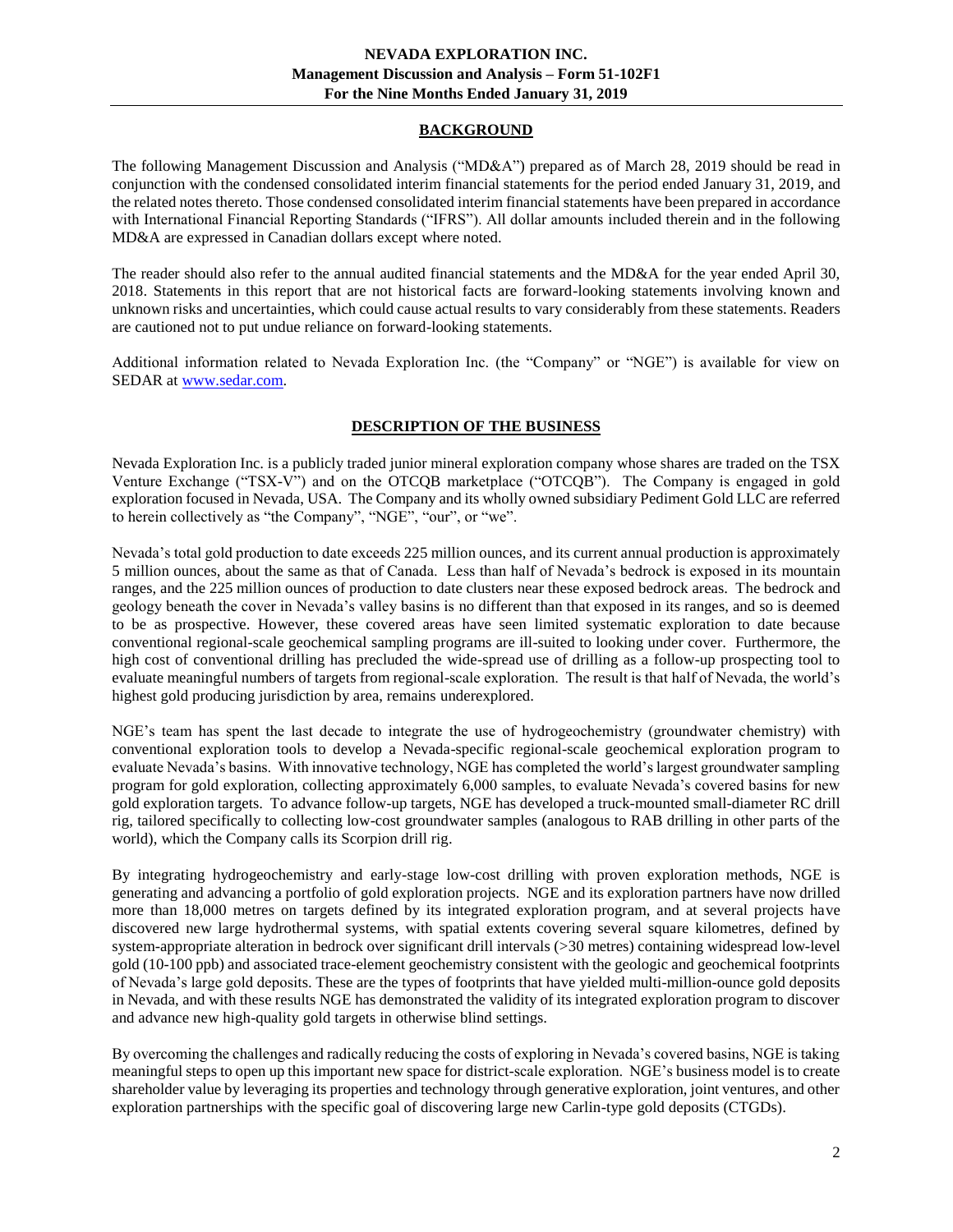# **OVERALL PERFORMANCE**

<span id="page-2-0"></span>During the period ended January 31, 2019, the Company focused its efforts on advancing its South Grass Valley Project, with an initial phase of wide-spaced core holes. The Company also continued to maintain its holdings at its Kelly Creek and Grass Valley Projects.

# **HIGHLIGHTS**

- <span id="page-2-1"></span>• On June 5, 2018, the Company announced that it had significantly increased its land holdings at its Kelly Creek Project based on the results of its 2017 Scorpion drill program. With the addition of 153 new claims covering 1,090 ha, NGE now controls 5,320 ha in the Kelly Creek Basin, making it the third-largest holder, after Newmont Mining Corp. and Barrick Gold Corp. in this prospective covered area at the north end of the Cortez (Battle Mountain-Eureka) Trend.
- On June 21, 2018, the Company announced that a review of historic drilling had provided further evidence for the presence of shallow hydrothermally-altered lower-plate bedrock at the Company's South Grass Valley Project, and that the Company had significantly increased its land holdings at the project by staking 227 new claims covering 1,900 ha, bringing the Company's total holdings at this district-scale project to 4,100 ha.
- On September 7, 2018, the Company announced that it had closed the second and final tranche of the previously announced private placement offering. Together with the first tranche closed on August 29, 2018, the Company raised aggregate gross proceeds of \$2,000,000, issuing a total of 16,000,000 Units.
- On September 24, 2018, the Company announced that it had mobilized a core drill rig to begin drilling at its South Grass Valley Project.
- On October 26, 2018, the Company appointed Christina Blacker as Chief Financial Officer.
- On November 26, 2018, the Company reported that the early results from its core drilling program at its South Grass Valley Project had established the presence of a large hydrothermal system defined by intense and widespread hydrothermal alteration across three drill holes, together nearly 2,500 metres apart, and that the assay results from the first two holes received as of that date confirm that this widespread alteration is associated with significant (>200 meter) intervals of enriched CTGD pathfinder elements. Based on these positive results, the Company enlarged its land holdings at the Project, staking approximately 400 hectares of additional claims, for new total, district-scale, land package of 4,500 hectares (45 km<sup>2</sup>).
- On January 14, 2019 the Company completed a private placement offering of 2,632,000 units at a price of \$0.25 per unit for gross proceeds of \$658,000.
- On January 23, 2019, the Company provided an update from its core drilling program at South Grass Valley, including assay results from additional wide-spaced step-out drill holes that established that the thick intervals of favourable "lower-plate" carbonate host rocks exhibiting intense hydrothermal-alteration and significant concentrations of CTGD pathfinder elements seen in earlier holes, that together define a NNW-SSE strike length of at least 2,500 metres, extend at least 400 metres in an E-W direction. By adding this third dimension (width), these results further quantify the large scale of this important new exploration target.
- On January 30, 2019, the Company announced that the results of a mercury soil sampling program combined with the results of its earlier hydrogeochemistry (groundwater) sampling program have extended the geochemistry support for its NNW-trending target at South Grass Valley another 1,500 metres beyond the 2,500 meters established based on the results of its drilling program, for a total of 4,000 metres. The lateral extent of the target area remains open.
- During the period ended January 31, 2019, the Company received gross proceeds of \$468,000 from the exercise of warrants.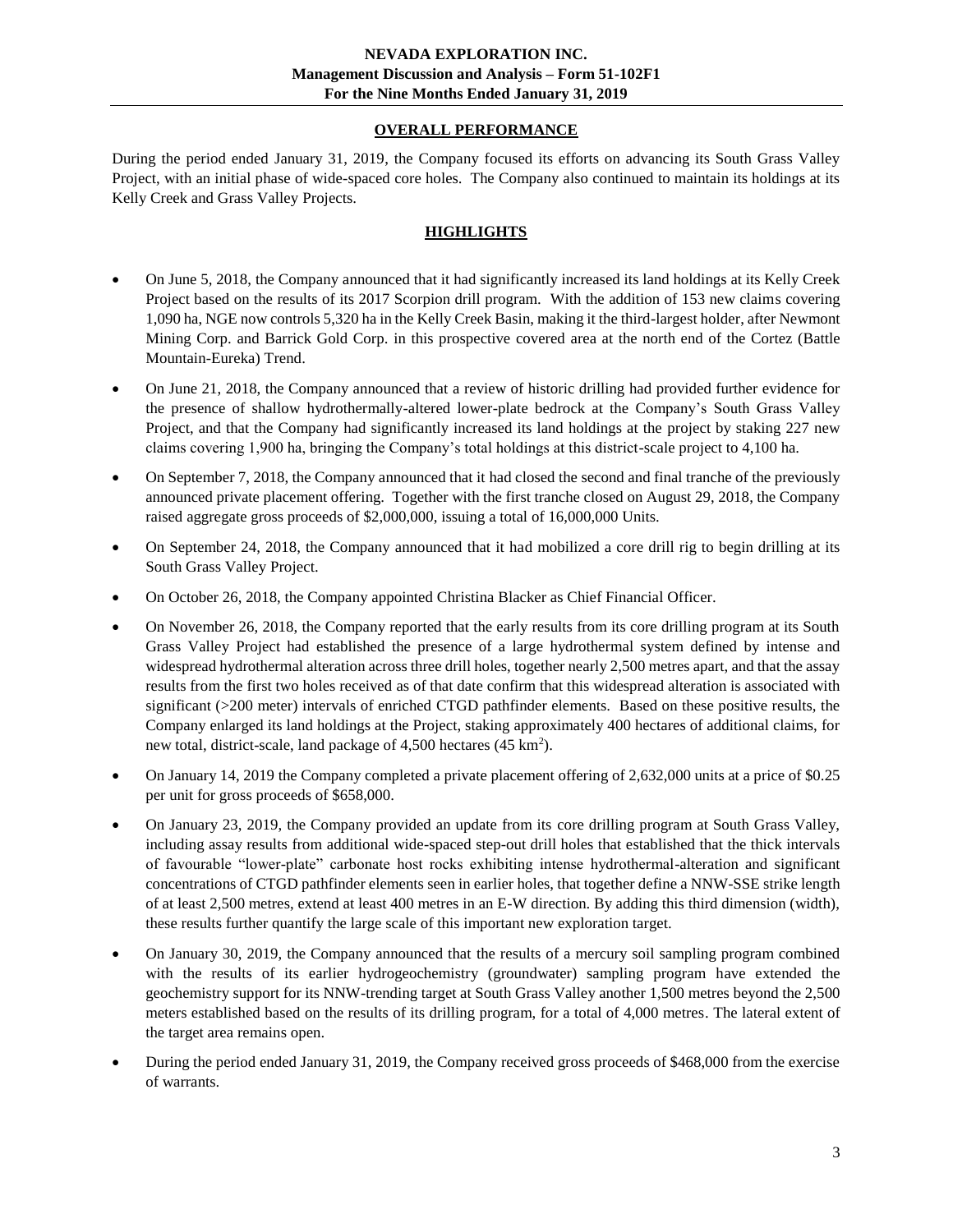## **MINERAL PROPERTIES**

| Project             | <b>NGE Claims</b> |              | OTHER*                   | <b>Total</b> |
|---------------------|-------------------|--------------|--------------------------|--------------|
|                     | <b>Claims</b>     | Area $(km2)$ | Area $(km2)$             | Area $(km2)$ |
| <b>Grass Valley</b> | 425               | 35.5         | -                        | 35.5         |
| South Grass Valley  | 545               | 45.0         |                          | 41.0         |
| <b>Kelly Creek</b>  | 333               | 23.9         | 29.3                     | 53.2         |
| Awakening           | 6                 | 0.5          | $\overline{\phantom{a}}$ | 0.5          |
| <b>TOTAL</b>        | 1.309             | 104.8        | 29.3                     | 1,304.0      |

<span id="page-3-0"></span>NGE directly holds unpatented mining claims and other mineral interests in the following properties through its wholly owned US subsidiary Pediment Gold LLC:

\*Leased private lands and interest in claims on BLM land held by third parties.

## <span id="page-3-1"></span>*Grass Valley*

The Grass Valley project is located in Lander County, Nevada. At the northwestern end of Grass Valley, a 924 km<sup>2</sup> valley basin continues south from Barrick Gold Corp.'s Cortez Complex, one of the world's largest and lowest cost gold mines. The north end of the Grass Valley Project is located 13 km south southwest of the Cortez Complex. The Company has a 100% interest in 425 claims  $(35.5 \text{ km}^2)$  at Grass Valley.

Since 2011, NGE has been exploring for new CTGDs in Grass Valley using its hydrogeochemistry exploration technology. With this integrated approach, NGE has identified a 16 km (10 mi) by 5 km (3 mi) target at Grass Valley defined by elevated concentrations of gold and gold-related trace element geochemistry in groundwater.

In addition to completing a detailed hydrogeochemistry program, NGE and a former partner's work to date has also included: vegetation and soil geochemistry (including soil gas mercury); the acquisition and reprocessing of two historic seismic geophysical lines; geologic mapping; a gravity geophysical survey; one stratigraphic orientation drill hole; and geochemical analysis of approximately 2,400 metres of drill cuttings obtained from seven historic (2005 to 2008) geothermal exploration drill holes.

Based on the work to date at the Project, the Company has confirmed the presence of a large, gold-bearing hydrothermal system at the Grass Valley Project, consistent with the geologic setting of a CTGD. NGE's exploration team is continuing to update its geologic model with ongoing field mapping activities and 3D compilation and interpretation of its comprehensive exploration datasets. With this work, NGE believes it has established evidence that the complex structural controls associated with the Cortez mine to the north are also present along the western edge of Grass Valley, coincident with the elevated gold in groundwater. NGE expects the next stage of work at the project to be 1) extending a soil mercury survey, and 2) a shallow drilling program using its Scorpion drill rig to further characterize the geochemistry of the groundwater, alluvium, and bedrock along these inferred structural controls with the objective of refining the target for a focused deeper drilling program.

## <span id="page-3-2"></span>*South Grass Valley*

The South Grass Valley Project is located in Lander County, north-central Nevada, approximately 50 kilometres south southwest of Barrick Gold Corp.'s Cortez complex. The Company has a 100% interest in 545 claims (45 km<sup>2</sup>) at South Grass Valley.

The South Grass Valley Project is situated along the Cortez (Battle Mountain - Eureka) Trend, within the specific region of north-central Nevada known for CTGDs defined to the West by the western extent of reactive lower plate carbonate host rocks and to the east by the eastern limit of unreactive upper plate cap rocks. Within this region, major gold mineralization is associated with areas where rising gold-bearing hydrothermal fluids ponded beneath unreactive upper plate cap rocks to react with the favourable lower plate carbonate host rocks below.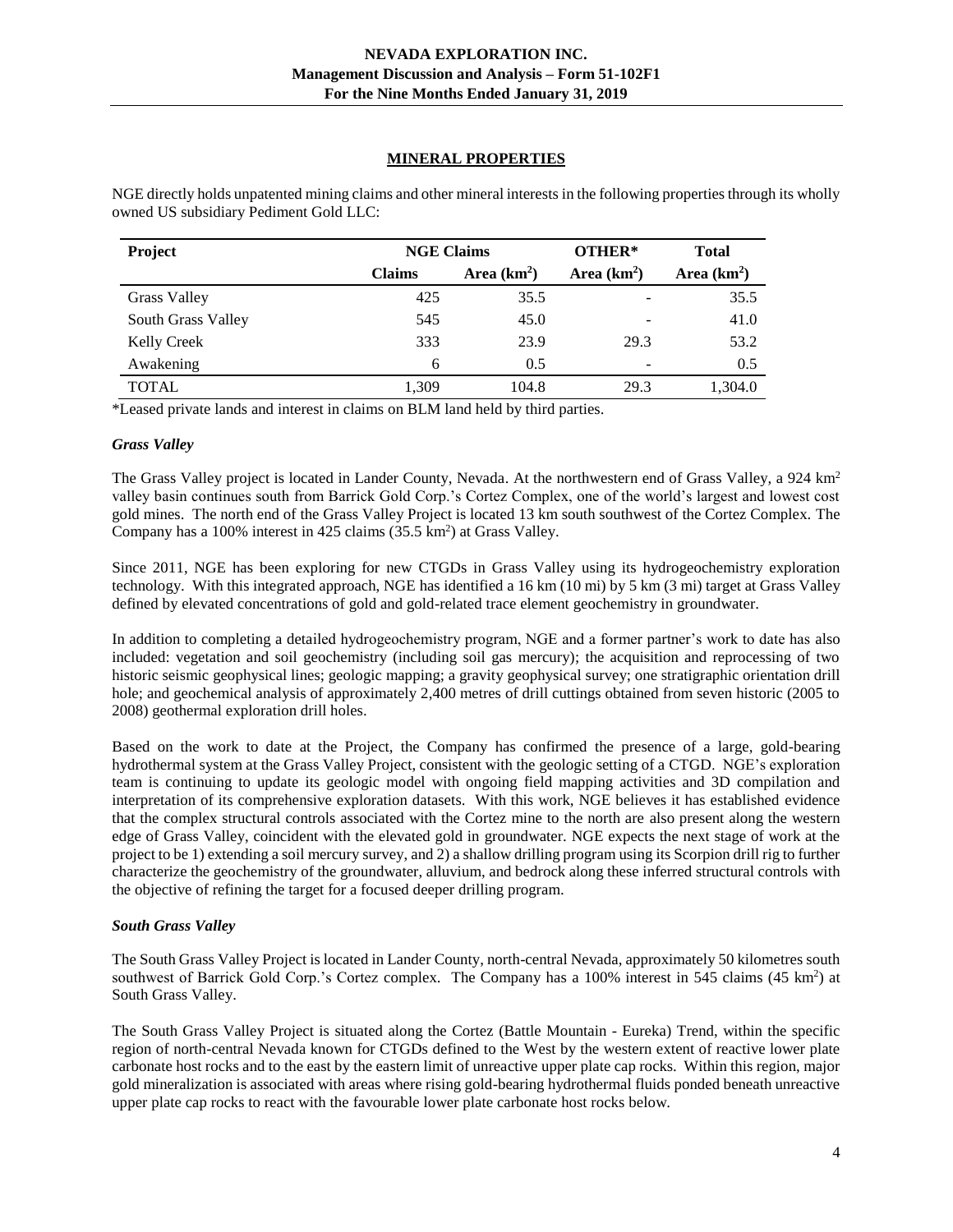## **NEVADA EXPLORATION INC. Management Discussion and Analysis – Form 51-102F1 For the Nine Months Ended January 31, 2019**

Two bedrock outcrops spaced 5 km apart at the South Grass Valley Project exhibit CTGD-style alteration and geochemistry within a 700-metre-thick sequence of lower plate carbonate host rocks immediately below the Roberts Mountains Thrust. Based on gravity and air magnetic geophysics, these favourable host rocks project under relatively shallow cover across a large portion of the Project. This large area of favourable geology is intersected by a N-S highangle fault corridor that projects under the cover from the exposed range front based on mapping and gravity geophysics, providing a potential major conduit to expose the known favourable host rocks to mineralized hydrothermal fluids.

Using its industry-leading hydrogeochemistry exploration technology, from 2012 to 2013 the Company collected groundwater samples across South Grass Valley, and delineated a target defined by elevated concentrations of gold and CTGD trace element geochemistry. This was an important step for the Project, because whereas many other groups have recognized the potential to discover new gold deposits in the favourable lower plate carbonate host rocks within South Grass Valley, for the first time, NGE positively delineated a discrete target within the Valley defined by elevated concentrations of gold and supporting geochemistry characteristic of CTGDs.

From November 2017 to January 2018, NGE completed 69 infill groundwater sampling boreholes at South Grass Valley to follow up on a gold-in-groundwater anomaly identified during a regional-scale, generative exploration program. The objectives of NGE's infill program were to establish the extent, size, and magnitude of the gold-ingroundwater footprint at South Grass Valley and its relationship to the larger prospective geologic setting, and to build support for a deeper drilling program. In total, NGE has now completed 135 boreholes across the Project area, collecting samples from most boreholes at multiple depths, for a total of 234 groundwater samples.

The results of NGE's infill borehole program have defined a focused 1,000 x 4,000 metre N-S oriented zone of enriched gold, arsenic, antimony, mercury, thallium, and sulfate in groundwater, representing a hydrogeochemistry footprint consistent in size and magnitude (with gold up to 800 ppt) as those seen around Lone Tree and Twin Creeks, large known gold deposits on the Cortez Trend, as well as at NGE's Kelly Creek Project. Importantly, this zone of enrichment is coincident with the projected intersection of a major N-S high-angle fault corridor and favourable lower plate carbonate host rocks known to exist at the Project.

In March, 2018, to build confidence on the extent of the projections of the thick sections of lower plate containing CTGD-style alteration and geochemistry and under cover from where they are exposed in outcrop, Nevada Exploration commissioned a 991 line-km fixed-wing airborne magnetic survey across the Project, covering 124 sq. km.

At the regional scale, the results of the survey showed a pronounced NW-SE fabric, consistent with the strike of the fold axes known to control mineralization elsewhere along the Cortez Trend, including at Barrick's Goldrush deposit. At the project scale, the magnetic response across the exposed bedrock areas showed a strong correlation with mapped units, specifically with the higher-magnetic intrusive and volcanic units, and the lower-magnetic carbonate units, which provided confidence in the interpretation of the survey across the covered bedrock areas.

Based on the projections of the exposed geology and the survey results, the combined interpretation has resolved the covered portion of the Project into separate geologic domains. Most significantly, the survey defined a 15 sq. km magnetic low extending under cover from one of the exposed bedrock outcrops containing a thick sequence of lowerplate carbonate host rocks, which Nevada Exploration believes corroborate the projection of these favourable host rocks beneath the Project.

The results of the air magnetic survey provide strong support for the CTGD target at the Project, defined by a focused zone of enriched gold in groundwater coincident with the projected intersection of favourable lower-plate carbonate host rocks and a major high-angle fault corridor. Based on the size of target, the Company believes it is both large enough to support a district-scale mineral system, as well as suitably constrained for a focused deeper drilling program to evaluate the potential for economic mineralization.

In October 2018, Nevada Exploration began a Phase 1 drilling program at South Grass Valley to test the now focused areas for places where gold-bearing hydrothermal fluids were able to exploit favourable structural and permeability conditions to impregnate favourable iron-rich carbonate host rocks (all of which are now known to exist) at the scale required to source a large CTGD.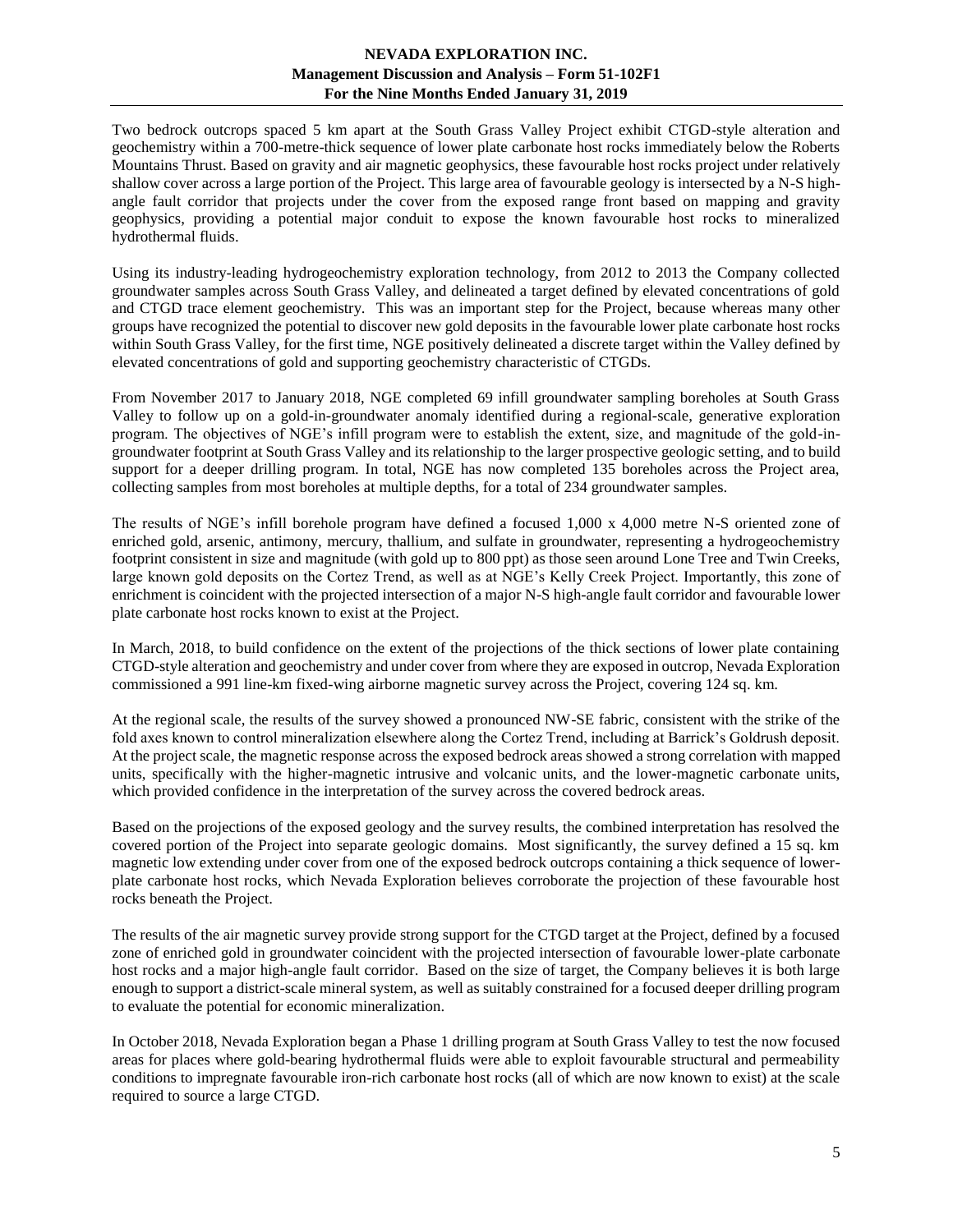# <span id="page-5-0"></span>*Kelly Creek*

The Kelly Creek Project is located in Humboldt County, Nevada. The Company has combined its former Hot Pot Project into its Kelly Creek Project, which together are now referred to as the Kelly Creek Project, comprising: 333 unpatented mining claims held directly by the company, covering approximately 23.9 km<sup>2</sup>; 209 unpatented mining claims leased by the Company from Genesis Gold Corporation through a Mining Lease and Option to Purchase Agreement (the "Genesis Agreement"), covering approximately 15.1 km<sup>2</sup>; and approximately 14.2 km<sup>2</sup> of private land leased by the Company under a Mining Lease Agreement (the "Hot Pot Lease").

The Kelly Creek Basin is situated along the Battle Mountain – Eureka Gold Trend, and is bounded by multi-millionounce gold deposits to the north (Twin Creeks, Getchell, Turquoise Ridge, and Pinson) and south (Lone Tree, Marigold, Trenton Canyon, Converse, Buffalo Valley, Copper Basin, and Phoenix) - together representing more than 70 million ounces of gold along the periphery of the Basin. Despite its proximity to significant mineralization, the interior of the Kelly Creek Basin has seen limited systematic exploration activity to date because its bedrock is largely covered by syn- to post-mineral volcanic units and post-mineral alluvium.

Recognizing the potential to find significant gold mineralization within the Kelly Creek Basin, dozens of major and junior explorers have spent tens of millions of dollars to follow the prospective geology seen in and proximal to the exposed bedrock in the surrounding mountain ranges beneath the sands and gravels covering the Basin. Within the areas controlled by NGE, this activity has included: Santa Fe Pacific completing wide-spaced bedrock mapping drilling in the 1990s; BHP completing an extensive soil auger geochemistry program through the late 1990s; and Placer Dome completing a reconnaissance-scale reverse circulation program in the early 2000s. Other companies that either now hold or have held claims in the immediate area include Newmont, Barrick, AngloGold, Hemlo, Homestake, and Kennecott. The efforts of each company have added valuable information about the geology of the Basin; however, without a cost-effective tool to conduct basin-scale exploration beneath the valley cover, the exploration programs to date in the Kelly Creek Basin have predominantly consisted of unsystematic and uncoordinated efforts focused on relatively small areas.

NGE has integrated the use of its proprietary hydrogeochemistry technology with conventional exploration methods to evaluate the larger Kelly Creek Basin, and has identified a highly prospective area in the middle of the Basin along a portion of a structurally-controlled, shallow, covered bedrock high coincident with highly anomalous gold and associated trace-element chemistry in groundwater.

Since establishing its initial holdings in the Kelly Creek Basin, NGE and its exploration partners have completed major work programs, building a comprehensive exploration dataset to understand the geology beneath the Basin. This exploration dataset now includes:

- $1,000 \text{ km}^2$  of regional magnetic geophysical data;
- $670 \text{ km}^2$  of detailed air magnetic geophysical data;
- 1,000 km<sup>2</sup> of regional gravity geophysical data;
- $\bullet$  100 km<sup>2</sup> of detailed gravity geophysical data;
- 33 line-km of CSAMT geophysical data;
- 49 line-km of 3D reflection seismic data; and
- A drilling database containing 31 drill holes, plus 114 historic drill holes, representing more than 29,000 metres of drilling, including assay results for more than 5,000 drill intervals representing more than 10,000 metres of drill assay data.

Based on the work to date, NGE has confirmed that the favourable geologic setting (host units and structural controls) associated with the adjacent Lone Tree and Marigold deposits project northwards to the Kelly Creek Project area, beneath relatively shallow cover. NGE's earlier drilling and groundwater sampling confirmed that this relatively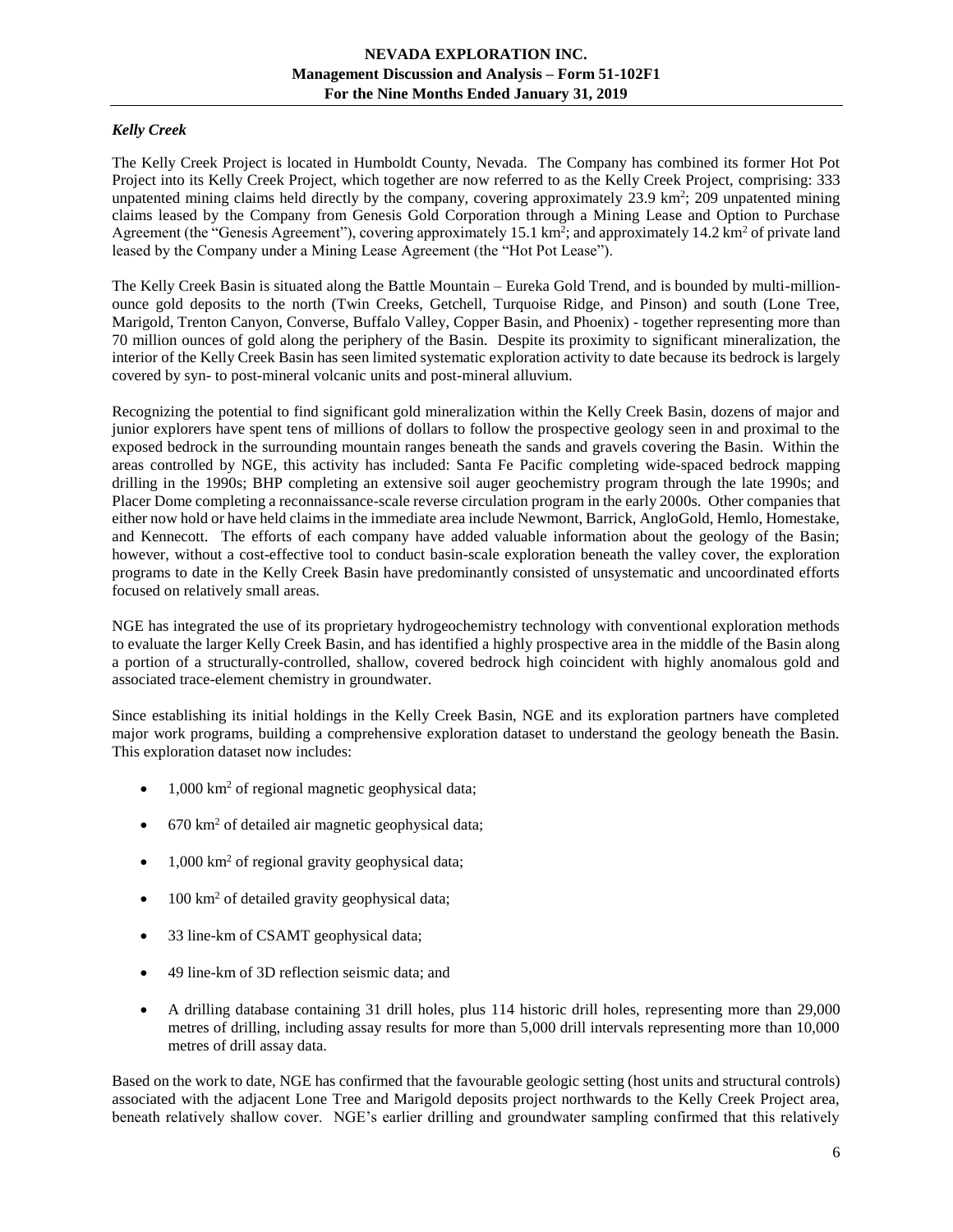shallow, prospective structural and bedrock setting was also associated with enriched gold in groundwater, alluvium, and bedrock.

From late 2016 through late 2017, the Company completed a 61 hole, 5,864 m Scorpion drilling program to collect 3D groundwater, alluvium, and top of bedrock samples across this prospective covered bedrock area, with the objective of constraining the target by vectoring into areas of gold mineralization in bedrock large enough to be associated with the footprint of a large CTGD. Of the 61 holes, 41 holes encountered bedrock, at an average depth of 84 m, which allowed for widespread bedrock mapping and sampling. From the 61 holes, 552 water samples were collected, on average every 10 m downhole, providing important 3D geochemistry across the project, especially in areas of deeper bedrock where the Scorpion could not sample bedrock directly.

The results have established that the lateral extent of the gold-in-groundwater footprint at Kelly Creek is of a comparable size, and perhaps larger, than that seen at Lone Tree, consistent with the presence of a large, robust, mineralized system. Zones of enriched gold in groundwater form focused, parallel NNW-trending lineaments (also reflected more broadly in arsenic and antimony in groundwater) bounded by the primary N-S structural fabric that runs parallel to Lone Tree and north from Marigold. These linear zones of enrichment that cut through this large favourable system are consistent with the geometry of mineralization hosted within secondary zones of structural extension (Riedel-style shears), marking potential conduits of enhanced vertical hydrothermal fluid flow that are known to provide important ore-controls at many large deposits in Nevada (including Lone Tree).

The results of the Scorpion bedrock sampling combined with the bedrock samples from earlier drilling together define two clusters of >0.1 g/t gold in bedrock, covering areas at least 700 m x 300 m and 1,000 m x 600 m respectively, associated with the discrete lineaments of increased gold-in-groundwater enrichment, which provide new strong evidence that the hydrothermal system at Kelly Creek is mineralized over a larger area than previously known.

By combining the latest Scorpion drill results with the results of earlier deeper core drilling and the geophysical structural interpretation (based on the combined gravity, air magnetic, seismic, and CSAMT datasets), NGE believes that:

- The primary and secondary structural fabric seen in the geophysics, core drilling, and hydrogeochemistry, plus the thick sections of alteration and geochemistry seen in the drilling, support the presence of major reactivated high-angle structural conduits associated with a hydrothermal system of a size necessary to support the formation of a major mineralized system;
- Veining and structural damage seen in the core drilling confirm that the permeability of the units proximal to the favorable structural conduits has been improved over large areas and is well-suited to support gold deposition;
- Thick and wide-spread intervals of hydrothermal alteration, oxidation, decalcification, and carbon remobilization confirm a large hydrothermal system was active at Kelly Creek, and mark the style of alteration and mineralization associated with CTGD, which together are indicative of a favorable mineralizing environment;
- The geochemical footprint seen across the project, which includes large areas of gold mineralization in bedrock, is consistent in terms of the size and geochemical package with the footprints associated with many of Nevada's large mineral systems, which confirms: (i) that the system's hydrothermal fluids were pregnant; (ii) that the pregnant fluids were present across large areas of the system; and (iii) that the pregnant fluids could potentially source economic gold mineralization where provided with favourable depositional conditions, namely suitably-permeable iron-rich host rocks; and
- Thick sections of bedrock units known to support mineralization nearby at Lone Tree and Marigold were encountered by all of the widespread and deeper core drill holes, which confirm that favourable, iron-rich, and suitably permeable host rocks are present across the entire project area and at depth.

NGE believes that these results confirm that the critical components needed to host a large CTGD deposit are present at the Kelly Creek Project, and that the combined dataset suggest the gold-bearing hydrothermal system at Kelly Creek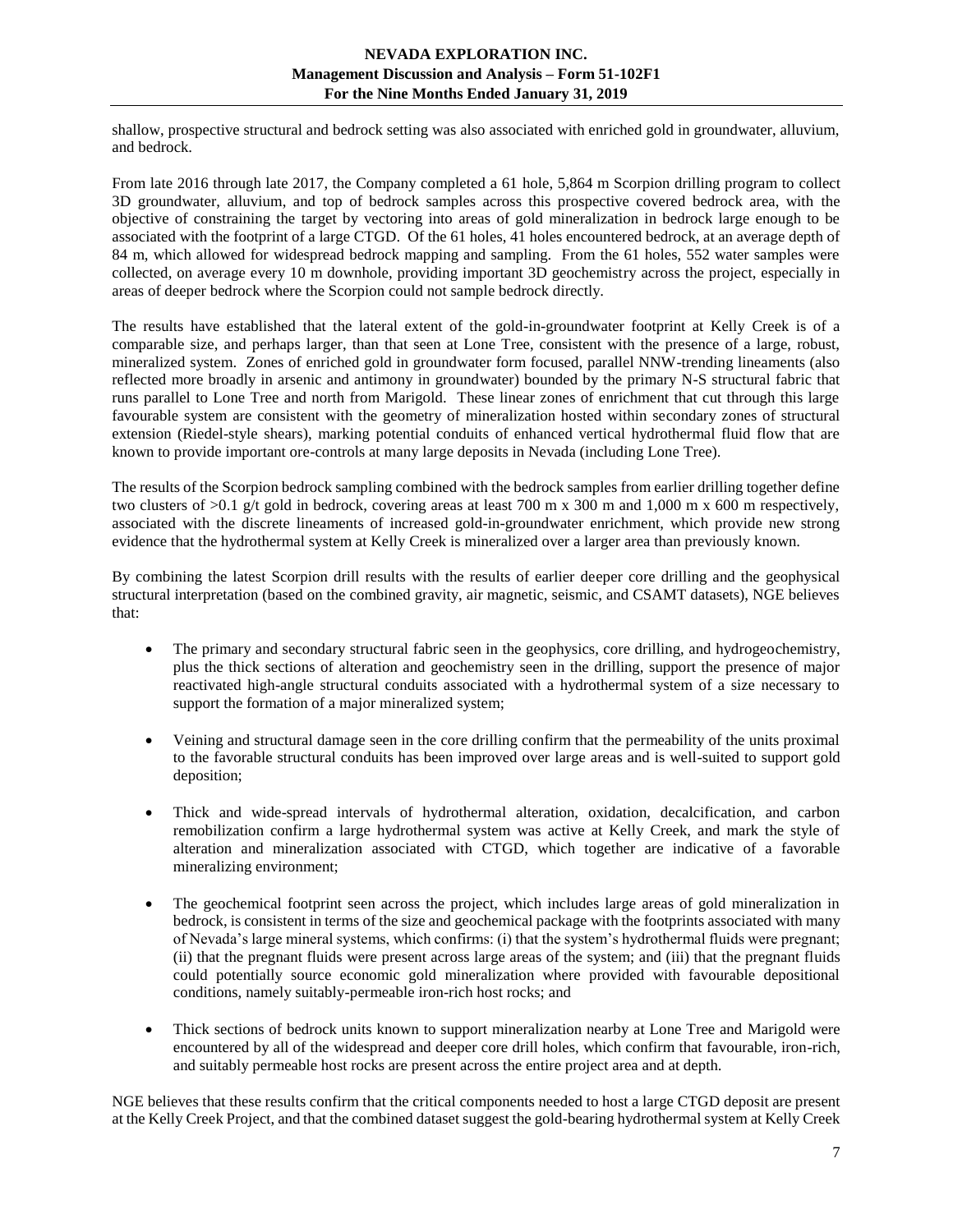is likely the extension of the system responsible for the adjacent Lone Tree (produced 4.6 million ounces) and Marigold (produced 3.2 million ounces plus 4.9 million ounces indicated) deposits, with the potential to support significant additional mineralization.

The Company expects that the next phase of work at Kelly Creek will consist of deeper drilling to test for areas where gold-bearing hydrothermal fluids were able to exploit favourable structural and permeability conditions to impregnate favourable iron-rich host rocks (all of which are now known to exist) at the scale required to source a major deposit. This deeper drilling will target the discrete lineaments of enriched gold in groundwater defined by the 3D Scorpion program suggestive of possible Riedel shear structures that could provide the confluence of critical components needed to host higher-grade mineralization.

## <span id="page-7-0"></span>*Awakening*

The Awakening Project is located in Humboldt County, Nevada, approximately 50 km north-northwest of Winnemucca, Nevada, and directly north of the Sleeper Gold Mine. The Company has a 100% interest in 6 claims  $(0.5 \text{ km}^2)$  at Awakening.

The Awakening Project is largely covered by syn- to post-mineral volcanic units and post-mineral alluvium and as a result, has seen little historic exploration activity. Projections of favourable lithology, structure, and alteration at regional, district, and property scales suggest that important gold-silver mineralization may be located within economic depths beneath the cover at Awakening.

Work to date on the Project by NGE and a former exploration partner includes:

- 85 km<sup>2</sup> of high quality gravity geophysics data;
- 173 km<sup>2</sup> of air magnetic data; and
- Approximately 3,000 metres of core and RC drilling.

NGE's management believes that the results of NGE's integrated exploration program at Awakening have delineated a focused pediment target along a structural zone extending north from Paramount Gold & Silver Corp.'s Sleeper Gold Project.

The exploration programs and technical disclosure for the Company are designed by Wade A. Hodges, CEO for NGE who is a 'qualified person', as defined by National Instrument 43-101, Standards of Disclosure for Mineral Projects.

## **Summary of expenditures by property:**

Resource properties expenditures for the period ended January 31, 2019 were as follows:

| 2019               | Grass<br><b>Valley</b>   | <b>South Grass</b><br><b>Valley</b> |               | <b>Kelly Creek</b>       | Awakening   | <b>Total</b>    |
|--------------------|--------------------------|-------------------------------------|---------------|--------------------------|-------------|-----------------|
| Land holding costs | \$<br>93,508 \$          | 242,605                             | <sup>\$</sup> | 230,804                  | \$<br>1,333 | \$<br>568,250   |
| <b>Drilling</b>    | $\overline{\phantom{0}}$ | 1,321,765                           |               | -                        |             | 1,321,765       |
| Scorpion drilling  |                          | 34,443                              |               | $\overline{\phantom{a}}$ |             | 34,443          |
| Geochemistry       | $\overline{\phantom{a}}$ | 53,496                              |               | $\overline{\phantom{a}}$ |             | 53,496          |
| Geology            |                          | 8.317                               |               | -                        |             | 8,317           |
| Geophysics         |                          | 32,932                              |               | -                        |             | 32,932          |
| Geoprobing         |                          | 11,765                              |               | ۰                        |             | 11,765          |
|                    | \$<br>93,508 \$          | 1,705,323 \$                        |               | 230,804                  | \$<br>1,333 | \$<br>2,030,968 |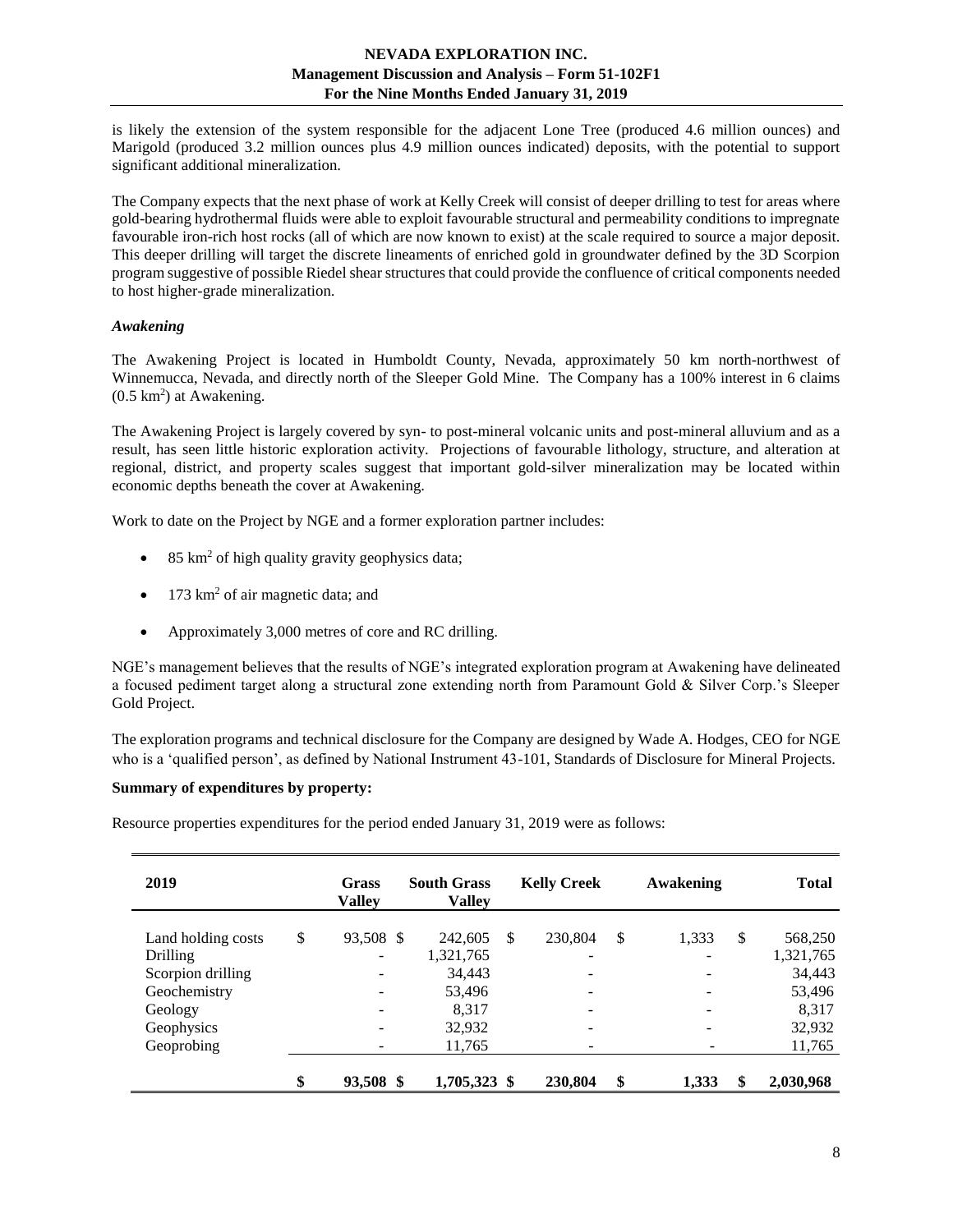|                    | <b>Grass</b>    | <b>South Grass</b>  |                          |                |              |
|--------------------|-----------------|---------------------|--------------------------|----------------|--------------|
| 2018               | <b>Valley</b>   | <b>Valley</b>       | <b>Kelly Creek</b>       | Awakening      | <b>Total</b> |
|                    |                 |                     |                          |                |              |
| Drilling           | \$<br>$-$ \$    | 4,267 $\frac{1}{2}$ |                          | $-$ \$<br>- \$ | 4.267        |
| Geoprobing         |                 | 116,770             | $\overline{\phantom{0}}$ |                | 116,770      |
| Land holding costs | 90,054          | 55,941              | 126,837                  | 1,276          | 274,108      |
| Project travel     | 1,094           | 428                 | 451                      | 848            | 2,821        |
| Scorpion drilling  |                 | 47,860              | 475,776                  |                | 523,636      |
|                    | \$<br>91,148 \$ | 225,266 \$          | 603,064 \$               | $2,124$ \$     | 921,602      |

Resource properties expenditures for the period ended January 31, 2018 were as follows:

#### **RESULTS OF OPERATIONS**

#### <span id="page-8-0"></span>*During the three-month period ended January 31, 2019*

The Company's net loss during the three-month period ended January 31, 2019 (the "Current Quarter") was \$1,444,819 compared to \$746,439 for the three-month period ended January 31, 2018 (the "Previous Quarter"). The increase is primarily a result of the following:

Exploration and evaluation expenditures during the Current Quarter were \$1,019,753, compared to \$281,956 during the Previous Quarter. The increase is primarily a result of increased drilling activity in the Current Quarter.

The increase in net loss discussed above was partially offset by a decrease in equipment and vehicles, which was \$5,110 during the Current Quarter, compared to \$40,267 during the Previous Quarter. The decrease in equipment and vehicles is due to a decrease in equipment repairs required during the Current Quarter.

During the Current Quarter, the Company disposed of exploration equipment that was fully amortized in a prior year.

#### *During the nine-month period ended January 31, 2019*

The Company's net loss during the nine-month period ended January 31, 2019 (the "Current Period") was \$3,433,230 compared to \$2,255,755 for the nine-month period ended January 31, 2018 (the "Previous Period"). The increase is primarily a result of the following:

Exploration and evaluation expenditures during the Current Period were \$2,030,968, compared to \$921,602 during the Previous Period. The increase is primarily a result of increased drilling activity during the Current Period.

Share-based payments during the Current Period was \$453,107 compared to \$278,386 during the Previous Period. The increase in share-based payments is due to the granting of 3,005,000 stock options and the related vesting through the Current Period as compared to the Previous Period when 350,000 stock options were granted.

The increases in net loss discussed above were partially offset by a decrease in professional fees, which were \$63,952 during the Current Period, compared to \$116,211 during the Previous Period. The decrease in professional fees is the result of a decrease in accounting and audit-related engagements during the Current Period. There was also a decrease in equipment and vehicles, which was \$24,776 during the Current Period, compared to \$86,965 during the Previous Period. The decrease in equipment and vehicles is due to a decrease in equipment repairs required during the Current Period.

During the Current Period, the Company disposed of exploration equipment that was fully amortized in a prior year.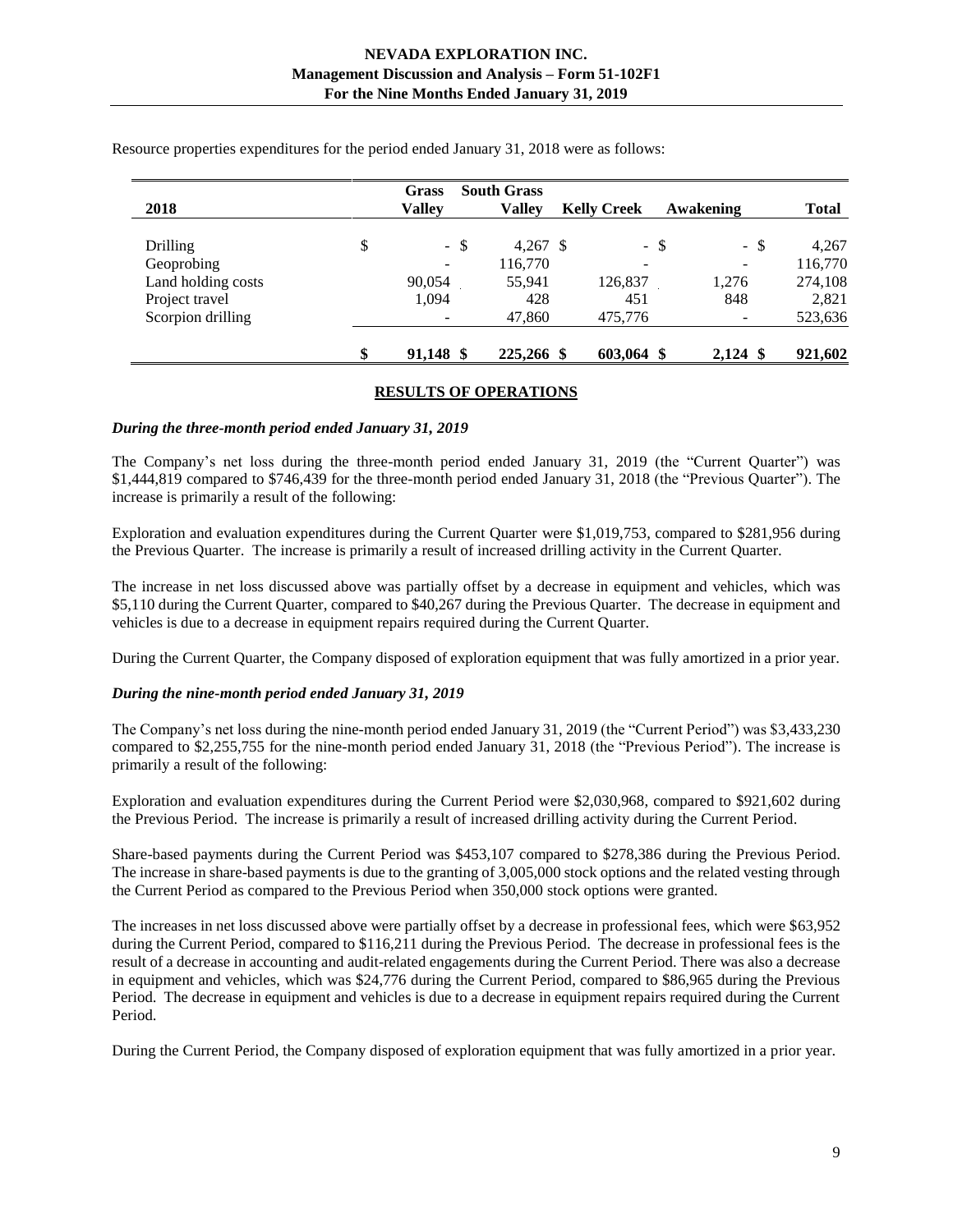# **QUARTERLY FINANCIAL INFORMATION**

<span id="page-9-0"></span>

|                                                                                   | Three Month<br>Period Ended<br>January 31,<br>2019             |   | Three Month<br>Period Ended<br>October 31,<br>2018           |    | Three Month<br>Period Ended<br>July 31,<br>2018          |     | Three Month<br>Period Ended<br>April 30,<br>2018      |
|-----------------------------------------------------------------------------------|----------------------------------------------------------------|---|--------------------------------------------------------------|----|----------------------------------------------------------|-----|-------------------------------------------------------|
| Total assets<br>Working capital (deficit)<br>Equity<br>Net loss<br>Loss per share | \$<br>1,028,010<br>449.731<br>758,447<br>(1,444,819)<br>(0.02) | S | 1,790,647<br>1,103,211<br>1,453,174<br>(1,509,581)<br>(0.02) | -S | 520,048<br>(166, 596)<br>274,728<br>(478, 830)<br>(0.01) | -\$ | 715,416<br>164,677<br>629,693<br>(610, 665)<br>(0.01) |

|                                                                         | Three Month<br>Period Ended<br>January 31,<br>2018              |   | Three Month<br>Period Ended<br>October 31,<br>2017    | Three Month<br>Period Ended<br>July 31,<br>2017            |     | Three Month<br>Period Ended<br>April 30,<br>2017        |
|-------------------------------------------------------------------------|-----------------------------------------------------------------|---|-------------------------------------------------------|------------------------------------------------------------|-----|---------------------------------------------------------|
| Total assets<br>Working capital<br>Equity<br>Net loss<br>Loss per share | \$<br>1,300,038<br>752,244<br>1,205,860<br>(746, 439)<br>(0.01) | S | 875,120<br>287,448<br>774.271<br>(922, 387)<br>(0.02) | \$<br>633,328<br>22,427<br>513,290<br>(586, 929)<br>(0.01) | \$. | 1,007,601<br>362,243<br>902,269<br>(772, 925)<br>(0.01) |

# **ANNUAL FINANCIAL INFORMATION**

<span id="page-9-1"></span>The financial statements have been prepared in accordance with IFRS for fiscal years 2018, 2017 and 2016, and are expressed in Canadian dollars.

<span id="page-9-2"></span>

|                                         | Year Ended<br>April 30, | Year Ended<br>April 30, | Year Ended<br>April 30, |
|-----------------------------------------|-------------------------|-------------------------|-------------------------|
|                                         | 2018                    | 2017                    | 2016                    |
|                                         | \$                      | \$                      | $\mathbb{S}$            |
| <b>Operations:</b>                      |                         |                         |                         |
| Revenues                                |                         |                         |                         |
| Net income (loss)                       | (2,866,420)             | (2,955,304)             | (1,200,812)             |
| Net income (loss) per share $-$ Basic   | (0.06)                  | (0.07)                  | (0.05)                  |
| Net income (loss) per share $-$ Diluted | (0.06)                  | (0.07)                  | (0.05)                  |
| <b>Balance Sheet:</b>                   |                         |                         |                         |
| Working capital                         | 164,677                 | 362,243                 | (51,031)                |
| Total current assets                    | 250,400                 | 460,083                 | 111,424                 |
| Total liabilities                       | 85,723                  | 105,332                 | 162.455                 |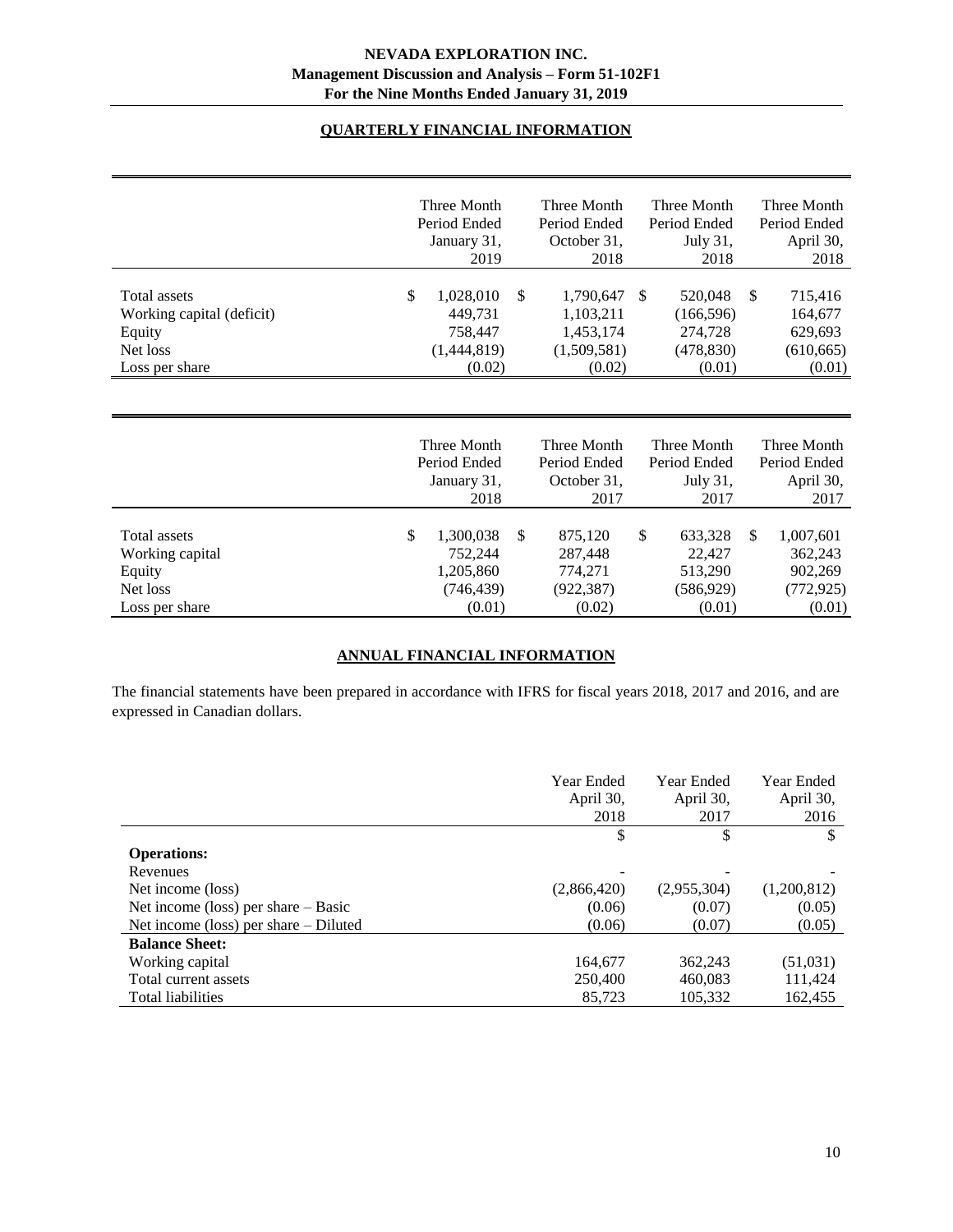## **LIQUIDITY AND CAPITAL RESOURCES**

## *Liquidity*

The Company has financed its operations primarily through the issuance of common shares. The Company continues to seek capital through various means including the issuance of equity and/or debt.

Net cash used in operating activities for the period ended January 31, 2019 was \$2,949,375 compared to \$1,782,862 used during the period ended January 31, 2018 and consists primarily of the operating loss and changes in non-cash working capital items as detailed in the consolidated financial statements for the period ended January 31, 2019 and filed on www.sedar.com.

Net cash provided by investing activities for the period ended January 31, 2019 was \$73,276 compared to net cash used in investing activities of \$32,814 during the period ended January 31, 2018. The increase in cash provided during the period ended January 31, 2019 is due primarily to a decrease in U.S Bureau of Land Management (BLM) and US Forest Service (USFS) deposits, as well as a decrease in the acquisition of equipment and intangible assets as compared to the period ended January 31, 2018.

Net cash provided by financing activities for the period ended January 31, 2019 was \$3,087,204. During the period ended January 31, 2019, the Company received \$468,000 from the exercise of 4,680,000 warrants, as well as net proceeds of \$2,626,420 from the issuance of 18,632,000 units during the period.

During the period ended January 31, 2018, net cash provided by financing activities was \$2,337,732 related to net proceeds received from two private placements totaling \$2,246,930 and \$115,000 of warrants exercised during the period.

## *Capital Resources*

As of January 31, 2019, the Company has a finance lease obligation for a leased vehicle of \$Nil (US - \$Nil), with blended monthly payments of principal and interest, bearing interest at a rate of 2.90% per annum. The total of principal repayments of the finance lease obligations that are due within the next one year is \$Nil, and the Company has received title to the leased vehicle.

## *Assets and liabilities*

At January 31, 2019, the Company had working capital of \$449,731 (April 30, 2018 - \$164,677) which consisted of current assets of cash totaling \$414,709 (April 30, 2018 - \$197,094); \$19,927 (April 30, 2018 - \$20,869) in receivables; \$10,204 (April 30, 2018 - \$5,102 in short term investments; and \$274,454 (April 30, 2018 - \$27,335) in prepaid expenses. Current liabilities include accounts payable and accrued liabilities of \$269,563 (April 30, 2018 - \$78,710) and current portion of finance lease obligations of \$Nil (April 30, 2018 - \$7,013)

Deposits for land reclamation also add to the Company's asset base. Those deposits as at January 31, 2019 are \$57,504 (April 30, 2018 - \$130,780). These deposits (bonds) are required by the U.S Bureau of Land Management (BLM) to ensure that reclamation and clean-up work on the Company's properties will be completed to the satisfaction of the BLM.

# **COMMITMENTS**

<span id="page-10-1"></span><span id="page-10-0"></span>At January 31, 2019, the Company had a commitment for total office lease payments of \$42,618 ending October 31, 2019.

# **OFF-BALANCE SHEET ARRANGEMENTS**

As at January 31, 2019, NGE had no off-balance sheet arrangements such as guaranteed contracts, contingent interests in assets transferred to an entity, derivative instrument obligations or any instruments that could trigger financing, market or credit risk to NGE.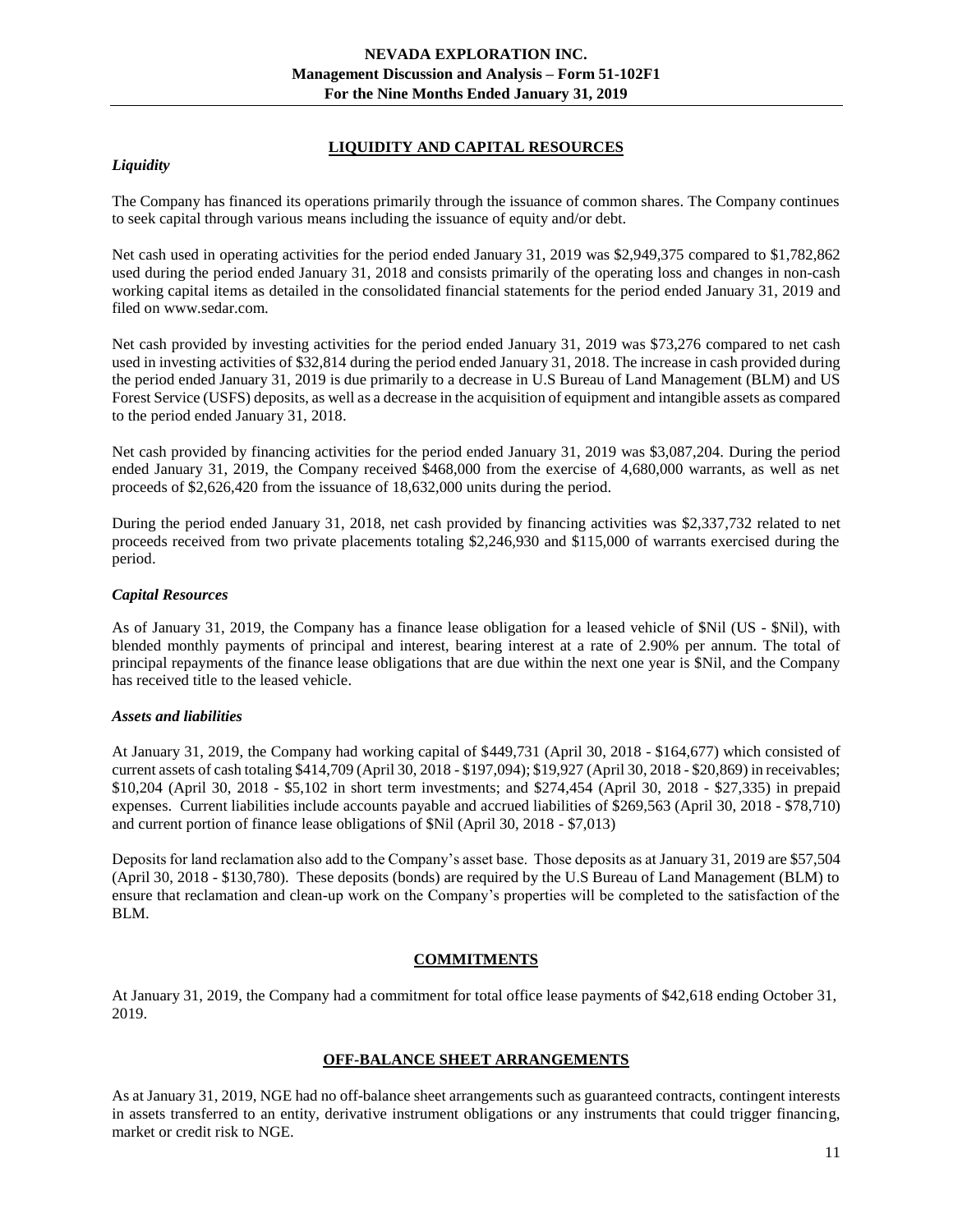## **RELATED PARTY TRANSACTIONS**

<span id="page-11-0"></span>During the period ended January 31, 2019, the Company:

- i) paid or accrued \$16,850 in professional fees to a corporation owned by the former Chief Financial Officer of the Company.
- ii) paid or accrued \$20,806 in professional fees to a corporation of which the Chief Financial Officer is an employee.
- iii) recorded share-based payments of \$108,145 related to the fair value of stock options vesting through the period to an officer and directors.

During the period ended January 31, 2018, the Company:

- i) accrued \$43,000 in professional fees to a corporation owned by the former Chief Financial Officer of the Company.
- ii) granted 1,020,000 stock options to directors and officers of the Company, resulting in share-based payment expense of \$263,248.

The amounts included in accounts payable and accrued liabilities which are due to related parties are as follows:

|                                                                                                                                                                         |               | January 31,<br>2019 | April 30,<br>2018 |
|-------------------------------------------------------------------------------------------------------------------------------------------------------------------------|---------------|---------------------|-------------------|
| Due to corporation of which the Chief Financial<br>Officer is an employee<br>Due to corporation owned by the former Chief<br>Financial officer<br>Due to key management | <sup>\$</sup> | 5.250 \$<br>22,345  | 29,850            |
|                                                                                                                                                                         |               | 27,595              | 29,850            |

Key management personnel are those persons having authority and responsibility for planning, directing and controlling the activities of the Company, directly or indirectly. Key management personnel include the Company's President, Chief Executive Officer and Chief Operating Officer.

Remuneration of key management of the Company is as follows:

|                                         |         | Nine Months<br>Ended<br>January 31,<br>2019 | Nine Months<br>Ended<br>January 31,<br>2018 |
|-----------------------------------------|---------|---------------------------------------------|---------------------------------------------|
| <b>Salaries</b><br>Share-based payments | \$<br>¢ | 276,646<br>170,357<br>447,003               | 270,971<br>- \$<br>74,309<br>345,280<br>-\$ |

## **OUTSTANDING SHARE DATA**

<span id="page-11-1"></span>As at March 28, 2019, the Company has 79,258,058 common shares issued and outstanding and has the following stock options and warrants outstanding: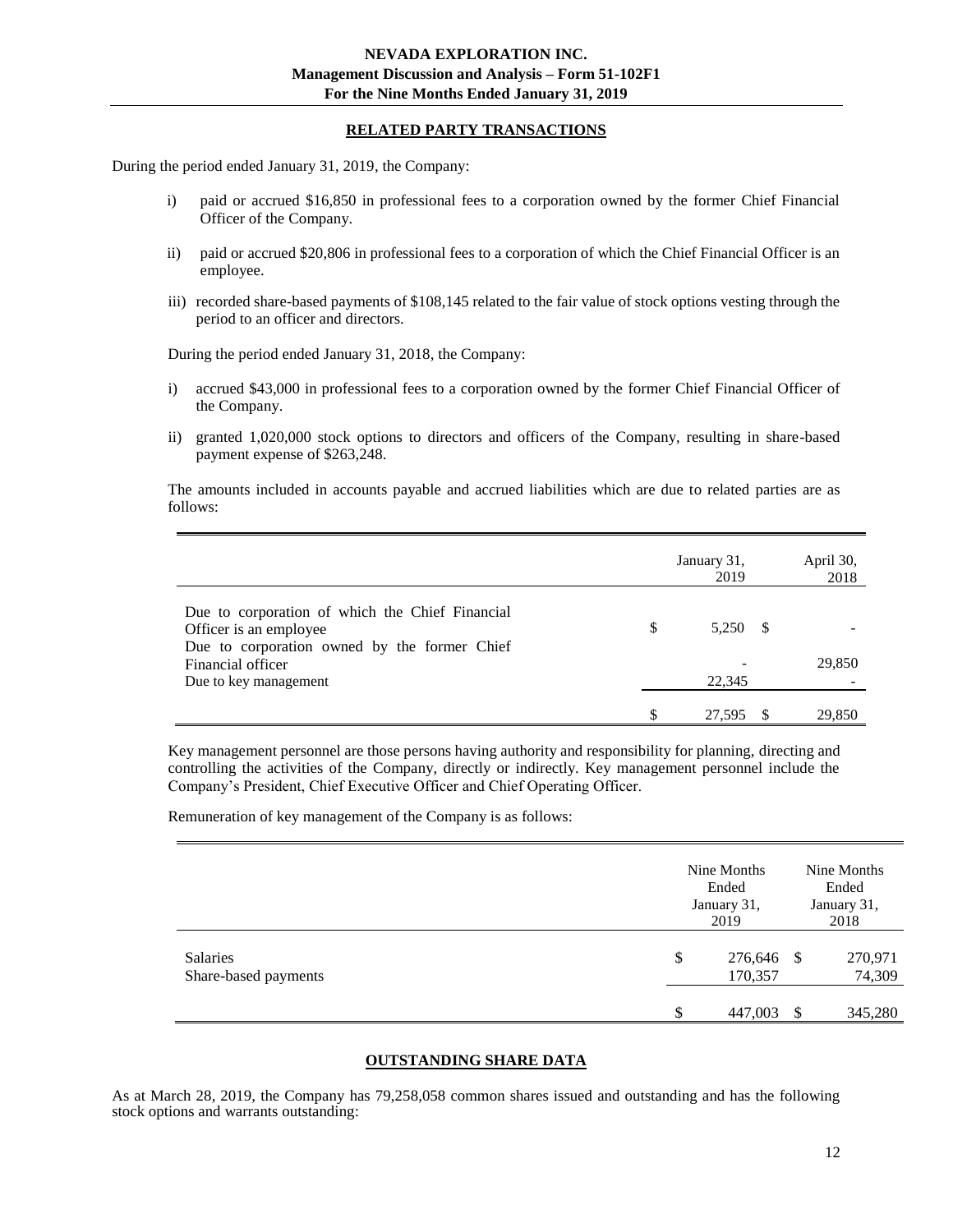# **NEVADA EXPLORATION INC. Management Discussion and Analysis – Form 51-102F1 For the Nine Months Ended January 31, 2019**

|                      | Number<br>of Options | Exercise<br>Price | <b>Expiry Date</b> |  |
|----------------------|----------------------|-------------------|--------------------|--|
|                      |                      |                   |                    |  |
| <b>Stock options</b> |                      |                   |                    |  |
|                      | 1,625,000            | \$0.185           | October 19, 2020   |  |
|                      | 125,000              | 0.315             | December 31, 2020  |  |
|                      | 1,720,000            | 0.47              | August 2, 2026     |  |
|                      | 350,000              | 0.40              | November 27, 2027  |  |
|                      | 300,000              | 0.15              | July 4, 2028       |  |
|                      | 2,555,000            | 0.26              | September 24, 2028 |  |
|                      | 150,000              | 0.35              | October 26, 2028   |  |
|                      | 250,000              | 0.30              | February 21, 2029  |  |
|                      | 7,075,000            |                   |                    |  |
| <b>Warrants</b>      |                      |                   |                    |  |
|                      | 5,265,450            | 0.30              | February 28, 2021  |  |
|                      | 2,959,600            | 0.30              | March 6, 2021      |  |
|                      | 1,351,945            | 0.45              | July 14, 2021      |  |
|                      | 9.576.995            |                   |                    |  |

#### <span id="page-12-0"></span>**Fully diluted:** 95,910,053

## **FINANCIAL INSTRUMENTS AND FINANCIAL RISK FACTORS**

#### *Risk Management Policies*

The Company is exposed to risk due to the nature of its financial instruments. Risk management is the responsibility of management and the Company did not use derivative instruments.

#### **Fair value**

Financial instruments measured at fair value are classified into one of three levels in the fair value hierarchy according to the relative reliability of the inputs used to estimate the fair values. The three levels of the fair value hierarchy are:

Level 1 – Unadjusted quoted prices in active markets for identical assets or liabilities;

Level 2 – Inputs other than quoted prices that are observable for the asset or liability either directly or indirectly; and Level 3 – Inputs that are not based on observable market data.

Short term investments are measured at level 1 of the fair value hierarchy. The fair value of short term investments is measured at the market price of the common shares held at the measurement date. The carrying value of cash and cash equivalents, other receivable, deposits and bonds, finance lease obligations, accounts payable and accrued liabilities approximate their fair value because of the short-term nature of these instruments.

## **Financial risk factors**

The Company's risk exposures and the impact on the Company's financial instruments are summarized below:

#### *Credit risk*

Credit risk is the risk of loss associated with a counterparty's inability to fulfill its payment obligations. The Company's credit risk is primarily attributable to cash and cash equivalents and deposits and bonds. Management believes that the credit risk concentration with respect to cash and cash equivalents, deposits and bonds is remote as it maintains accounts with highly-rated financial institutions.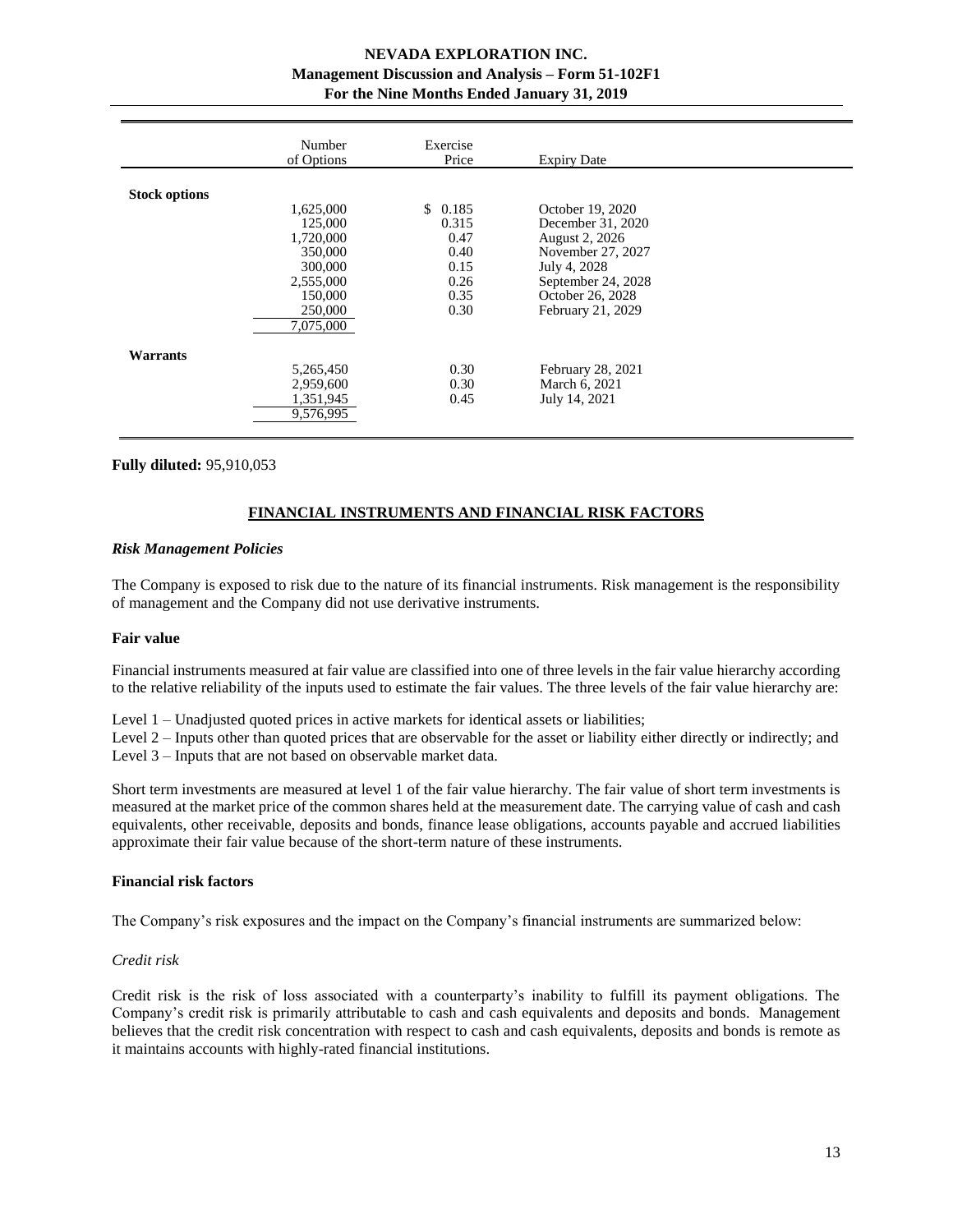## *Liquidity risk*

Liquidity risk is the risk that the Company will not be able to meet its financial obligations as they fall due. The Company manages liquidity risk through the management of its capital structure and financial leverage. It also manages liquidity risk by continuously monitoring actual and projected cash flows. The Board of Directors reviews and approves the Company's operating and capital budgets, as well as any material transactions out of the normal course of business.

As at January 31, 2019, the Company had a cash balance of \$414,709 (April 30, 2018 - \$197,094) to settle current liabilities of \$269,563 (April 30, 2018 - \$85,723). The Company believes that there is minimal liquidity risk as at January 31, 2019.

## *Market risk*

Market risk is the risk of loss that may arise from changes in market factors such as interest rates, foreign exchange rates and equity prices.

#### (a) Interest rate risk

The Company is exposed to interest rate risk to the extent that the cash and cash equivalents maintained at the financial institutions is subject to floating rate of interest. The interest rate risks on cash and cash equivalents, deposits and bonds and on the Company's finance lease obligations are not considered significant.

#### (b) Foreign currency risk

The Company is exposed to financial risk arising from fluctuations in foreign exchange rates and the degree of volatility of these rates. A significant portion of the Company's expenses is denominated in US dollars. Consequently, certain assets, liabilities and operating expenses are exposed to currency fluctuations. The Company does not use derivative instruments to reduce its exposure to foreign currency risk. Net assets denominated in foreign currency and the Canadian dollar equivalents as at January 31, 2019 are as follows:

|                     | <b>USD</b>         | CDN       |
|---------------------|--------------------|-----------|
| Current assets      | \$<br>569,074<br>S | 150,220   |
| Non-current assets  | 297,216            | 11,500    |
| Current liabilities | (209, 414)         | (60, 149) |
|                     | 656,876            | 101,571   |

Based on the above net exposures as at January 31, 2019, and assuming all other variables remain constant, a 10% change in the value of the US dollar against the Canadian dollar would result in an increase/decrease of USD\$65,688 in comprehensive loss.

## **CAPITAL MANAGEMENT**

<span id="page-13-0"></span>In order to maintain its capital structure, the Company, is dependent on equity funding and when necessary, raises capital through the issuance of equity instruments, primarily comprised of common shares and incentive stock options. In the management of capital, the Company includes the components of equity as well as cash and cash equivalents.

The Company prepares annual estimates of exploration expenditures and monitors actual expenditures compared to the estimates to ensure that there is sufficient capital on hand to meet ongoing obligations. The Company's investment policy is to invest any excess cash in highly liquid short-term deposits with terms of one year or less and which can be liquidated after thirty days without interest penalty. The Company currently has insufficient capital to fund its exploration programs and is reliant on completing equity financings to fund further exploration. The Company is not subject to any externally imposed capital requirements.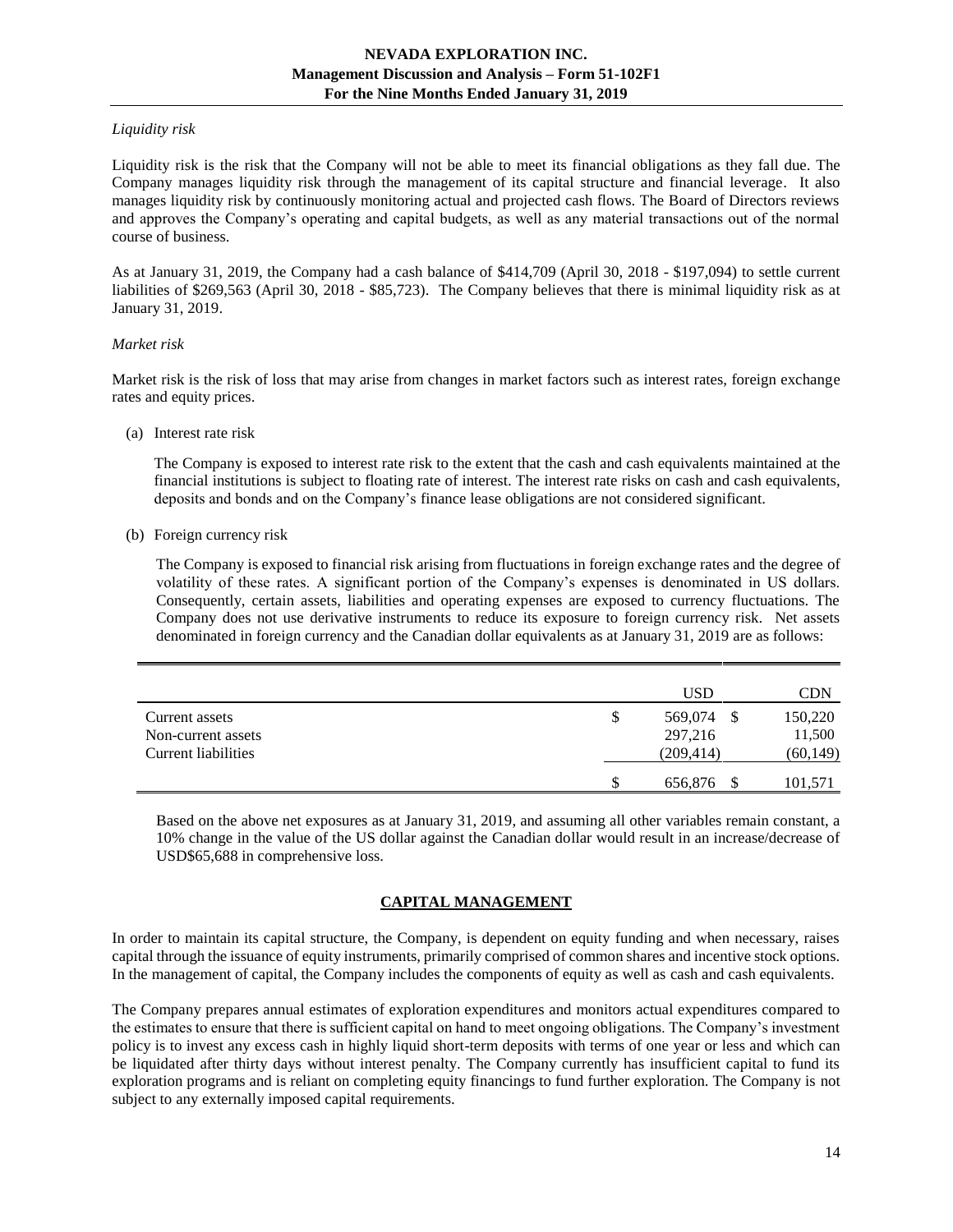<span id="page-14-0"></span>There were no changes in the Company's approach to capital management during the period ended January 31, 2019.

## **CONTINUANCE OF OPERATIONS AND GOING CONCERN**

The condensed consolidated interim financial statements for the period ended January 31, 2019, filed on [www.sedar.com,](http://www.sedar.com/) have been prepared on a going-concern basis which presumes the realization of assets and discharge of liabilities in the normal course of business. The financial statements do not include adjustments to amounts and classifications of assets and liabilities that might be necessary should the Company be unable to continue operations. The business of mining and exploring for minerals involves a high degree of risk and there can be no assurance that current exploration programs will result in profitable mining operations. The Company's continued existence is dependent upon the preservation of its interests in the underlying properties, the discovery of economically and recoverable reserves, the achievement of profitable operations, or the ability of the Company to raise additional financing, or alternatively upon the Company's ability to dispose of its interests on an advantageous basis. The Company has not produced revenues from its exploration activities and does not have a regular source of cash flow. The Company will periodically have to raise funds to continue operations and, although it has been successful thus far in doing so there is no assurance it will be able to do so in the future. The Company estimates that it will need additional capital to operate for the upcoming year.

Although the Company has taken steps to verify title to the properties on which it is conducting exploration and in which it has an interest, in accordance with industry standards for the current stage of exploration of such properties, these procedures do not guarantee the Company's title. Property title may be subject to unregistered prior agreements, unregistered claims and noncompliance with regulatory and environmental requirements.

# **RISKS AND UNCERTAINTIES**

<span id="page-14-1"></span>In conducting its business of mineral exploration, NGE is subject to a wide variety of known and unknown risks, uncertainties and other factors which may affect the results, performance or achievement of the Company. Such risks and factors include, among others: risks related to the actual results of current and future exploration activities; future prices for gold, silver, and other commodities; environmental risks and hazards; the Company's lack of substantial revenue; the Company's ongoing need to raise money through equity financings; increases to operating, labour, and supply costs; and changes to government regulation, taxes, and fees. Although the Company attempts to identify and plan for these important factors that could affect results materially, the Company cautions the reader that the above list of risk factors is not exhaustive, and that there may be other factors that cause results to differ from anticipated, estimated, or intended results. Ultimately, there can be no guarantee that the Company will be successful in making an economic mineral discovery.

## **LIST OF DIRECTORS AND OFFICERS**

<span id="page-14-2"></span>Wade A. Hodges, CEO and Director Dennis Higgs, Chairman and Director James Buskard, President Kenneth Tullar, COO Christina Blacker, CFO Dr John E. Larson, Director Benjamin Leboe, Director

## **CRITICAL ACCOUNTING ESTIMATES**

<span id="page-14-3"></span>The preparation of financial statements in conformity with IFRS requires management to make estimates and assumptions that affect the reported amounts of assets and liabilities and disclosure of contingent assets and liabilities at the date of the financial statements, and the reported amounts of revenues (if applicable) and expenditures during the reporting period. Examples of significant estimates made by management include estimating the fair values of financial instruments, impairment of long-lived assets, reclamation and rehabilitation provisions, valuation allowances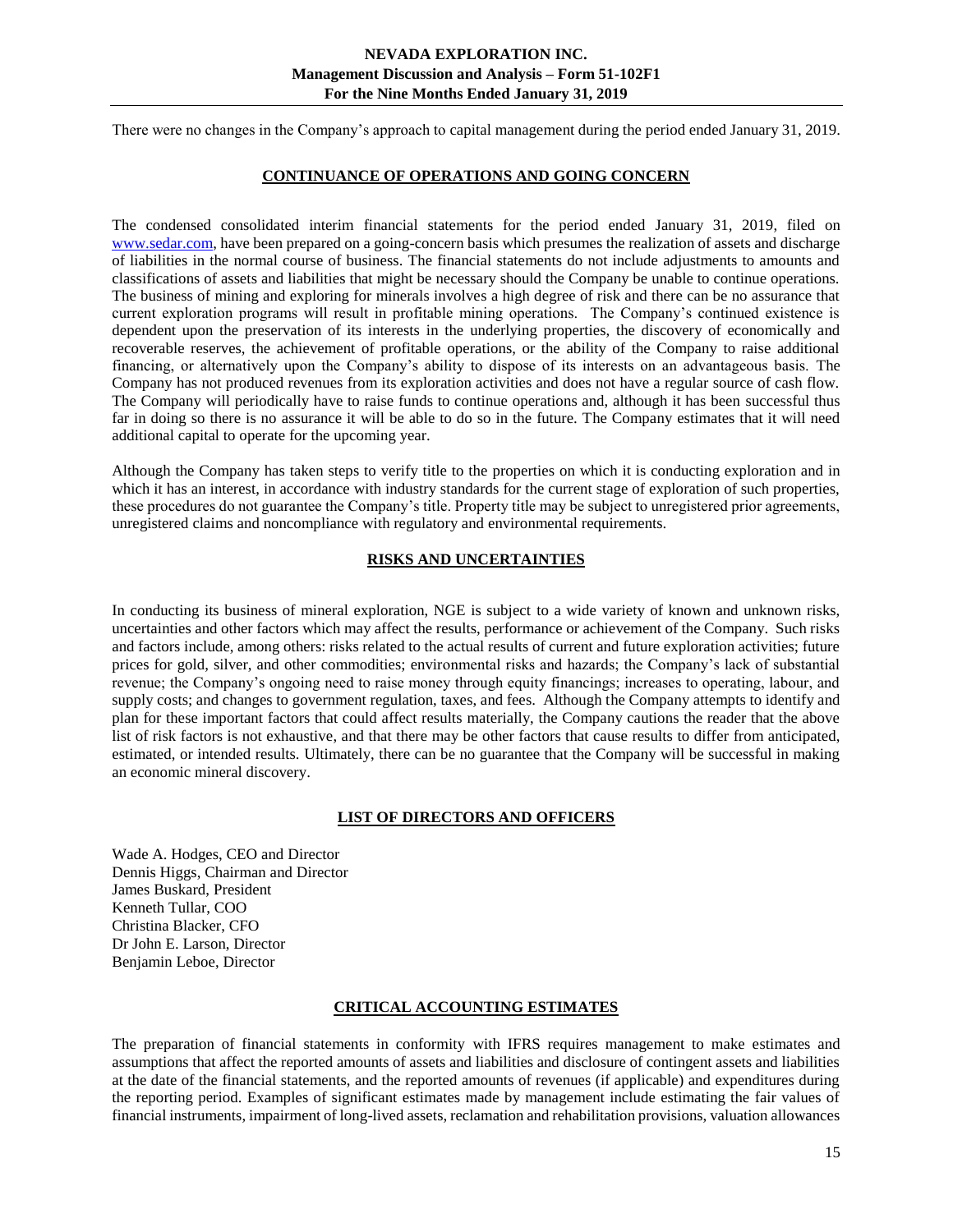<span id="page-15-0"></span>for deferred income tax assets and assumptions used for share-based compensation. Actual results may differ from those estimates.

# **CHANGES IN ACCOUNTING POLICIES AND INITIAL ADOPTION**

New or revised standards and amendments to existing standards adopted during the period

- New standard IFRS 9, *Financial Instruments*, was issued in final form in July 2014 and will replace IAS 39, *Financial Instruments: Recognition and Measurement.* IFRS 9 introduces new requirements for classifying and measuring financial assets. This standard is effective for years beginning on or after January 1, 2018. The adoption of this amendment did not have a significant impact.
- New standard IFRS 15, *Revenue from contracts with customers*, provides guidance on how and when revenue from contracts with customers is to be recognized, along with new disclosure requirements in order to provide financial statement users with more information and relevant information. This standard is effective for reporting periods on or after January 1, 2018. The adoption of this amendment did not have a significant impact.

New or revised standards and amendments to existing standards not yet effective

The Company has not applied the following new or revised standard and amendments that have been issued but are not yet effective:

• New standard IFRS 16, *Leases*, specifies how an IFRS reporter will recognize, measure, present and disclose leases. The standard provides a single lessee accounting model, requiring lessees to recognize assets and liabilities for all leases unless the lease term is 12 months or less or the underlying asset has a low value. Lessors continue to classify leases as operating or finance, with IFRS 16's approach to lessor accounting substantially unchanged from its predecessor, IAS 17. This standard is effective for reporting periods beginning on or after January 1, 2019. The impact of this amendment is to be determined.

<span id="page-15-1"></span>The Company plans to adopt this standard as soon as it becomes effective for the Company's reporting period.

## **DISCLOSURE CONTROLS AND PROCEDURES AND INTERNAL CONTROLS**

In connection with National Instrument 52-109 (Certificate of Disclosure in Issuer's Annual and Interim Filings) ("NI 52- 109"), the Chief Executive Officer and Chief Financial Officer of the Company have filed a Venture Issuer Basic Certificate with respect to the financial information contained in the condensed consolidated interim financial statements and this accompanying interim MD&A (together the "Interim Filings"). In contrast to the full certificate under NI 52-109, the Venture Issuer Basic Certificate does not include representations relating to the establishment and maintenance of disclosure controls and procedures and internal control over financial reporting, as defined in NI 52-109. For further information the reader should refer to the Venture Issuer Basic Certificates filed by the Company with the Annual Filings on SEDAR a[t www.sedar.com.](http://www.sedar.com/)

#### **FORWARD-LOOKING STATEMENTS**

<span id="page-15-2"></span>Statements herein that are not historical facts are forward-looking statements that are subject to risks and uncertainties. Words such as "expects", "intends", "may", "could", "should", "anticipates", "likely", "believes" and words of similar import also identify forward-looking statements.

Forward-looking statements are based on current facts and analyses and other information that are based on forecasts of future results, estimates of amounts not yet determined and assumptions of management, including, but not limited to, assumptions regarding the Company's ability to raise additional debt and/or equity financing to fund operations and working capital requirements and assumptions regarding the Company's mineral properties.